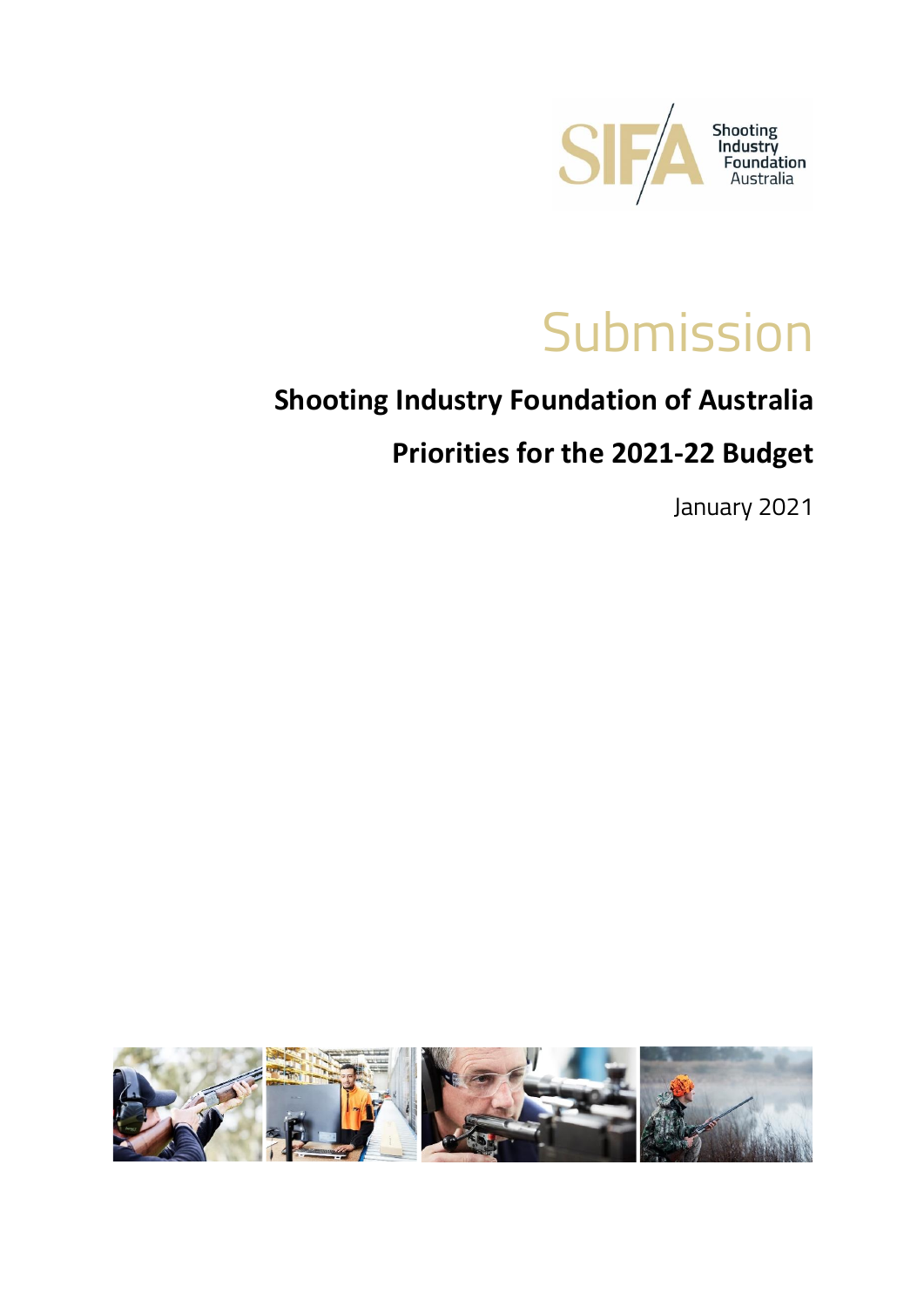#### **The Shooting Industry Foundation of Australia (SIFA) appreciates the opportunity to contribute to the formulation of the next Commonwealth budget**.

SIFA is the peak body representing the importers, exporters and wholesalers of firearms and firearm related components in the Australian Defence, Law Enforcement and Civilian markets.

Australia is ranked as one of the world's major small arm importers and exporters. The annual value of small arms and ammunition imports to Australia was reported to be \$US163M in 2017.

The civilian sectors alone (hunting and target shooting) contributed \$A2.4B to the Australian economy in 2019, supported an estimated 400 small businesses and more than 19,000 jobs.

# Structural issues

#### **Whole of government collaboration post COAG**

The Australian, state and territory governments share responsibility for the regulation of firearms and are guided by the (non-binding) principles codified in the National Firearms Agreement 2017 (the NFA).

Like any regulated industry, SIFA stakeholders require and expect regulatory certainty. There is an expectancy that Government will co-ordinate internally and act consistently.

The important work of ensuring consistency (i.e., uniform national gun laws) across this compartmentalised and complex regulatory regime fell largely to the Firearms and Weapons Policy Working Group (FaWPWG), which previously reported to the Law, Crime and Community Safety Council (through the National Justice and Policing Senior Officials Group).

With the cessation of COAG, it is important that the new arrangements for advancing both Federal relations and the national reform agendas (with respect to firearms) be finalised ASAP, and appropriate funding allocated in the budget for the new arrangements to be fully effective.

Involvement in the FaWPWG is currently restricted to the law enforcement community and close associates. This myopic construct is blind to the wider reform agenda. It also brings with it a certain culture and attitudinal norms, including a predisposition towards "confidentiality" and the protection of information. This aversion to transparency both hides policy failure and works to ignore it and is inconsistent with contemporary regulatory practices.

In considering how the new arrangements might best function, SIFA advocates that industry (as the regulated entity) be represented on the replacement body for the FaWPWG, or alternatively the establishment and funding of an equivalent industry expert advisory group (as per the Australian Federal Relations Architecture) to provide balance, technical expertise, and commercially nuanced policy advice to the accountable Ministers.

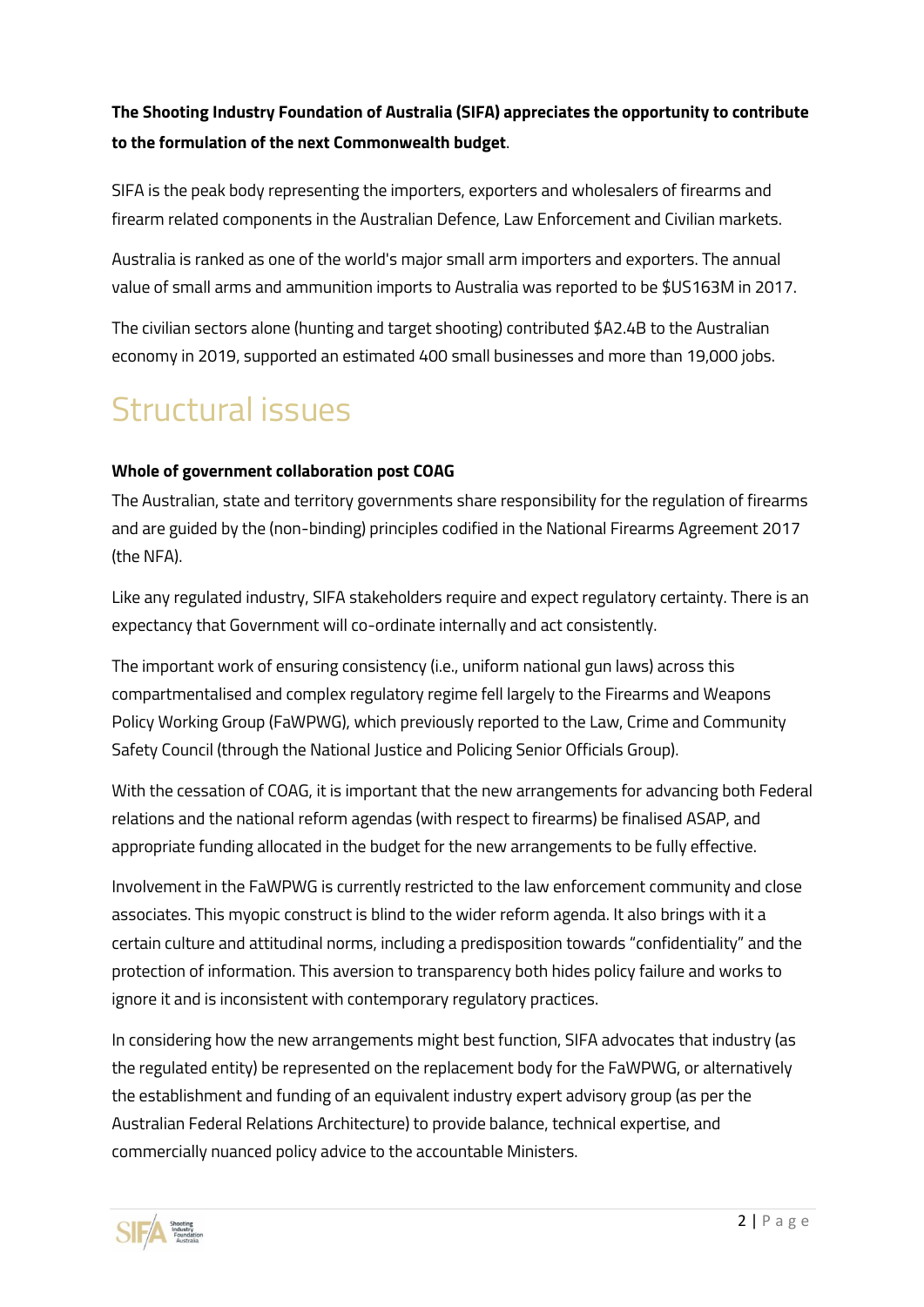Without these two modest but very specific budgetary provisions, the firearms industry fears that it will continue to be overlooked for the realisation of red tape reduction and economic recovery related policy initiatives, and that the NFA is at increased risk of individual states & territories further eroding and undermining nationally consistent firearm regulations.

#### **Post COVID recovery**

The Australian Government is seeking to progress a range of initiatives designed to fast-track Australia's post COVID economic recovery, to create momentum and rebuild confidence.

Like many industries, the firearms retail sector was subjected to a sharp downturn in trade due to COVID emergency measures. Restrictions on movement meant that hunters were no longer able to travel to regional areas to hunt. Ranges were prevented from conducting their normal shooting competitions due to social distancing requirements. Further, several states used COVID emergency powers to arbitrarily prevent firearm related retail businesses from trading. The consequences of all this upon the sector are obvious.

It would be beneficial for all concerned if the economic recovery of the industry over the next three to five years were led by things like red tape reduction, innovation, and other business efficiencies rather than these small businesses enduring smaller margins and their employees facing an uncertain future. It is not beyond the realms of possibility that entirely new distribution models will need to be developed and implemented to ensure the ongoing viability of the sector.

To minimise job losses across the industry and to help the industry prepare for and adjust to the new normal, new skills will be required. As they have done for other sectors, Governments need to make available a range of subsidised vocational education and training packages to elevate the skills base of firearm related small business owners and employees, and to make them more resilient in a changed retail environment.

A program of work is required to collaborate with bodies such as the National Skills Commission and VET bodies and retailers to evaluate what the priority skill sets are, assess what applicable learning modules are already available in the market, to partner with service providers capable of developing and certifying new industry specific modules (where suitable collateral does not already exist) and to consider suitable delivery mechanisms (bearing in mind that many of these jobs are in regional areas).

It is also important for the industry to be adequately informed of the these and other recovery opportunities being made available by the Commonwealth, States and Territories.

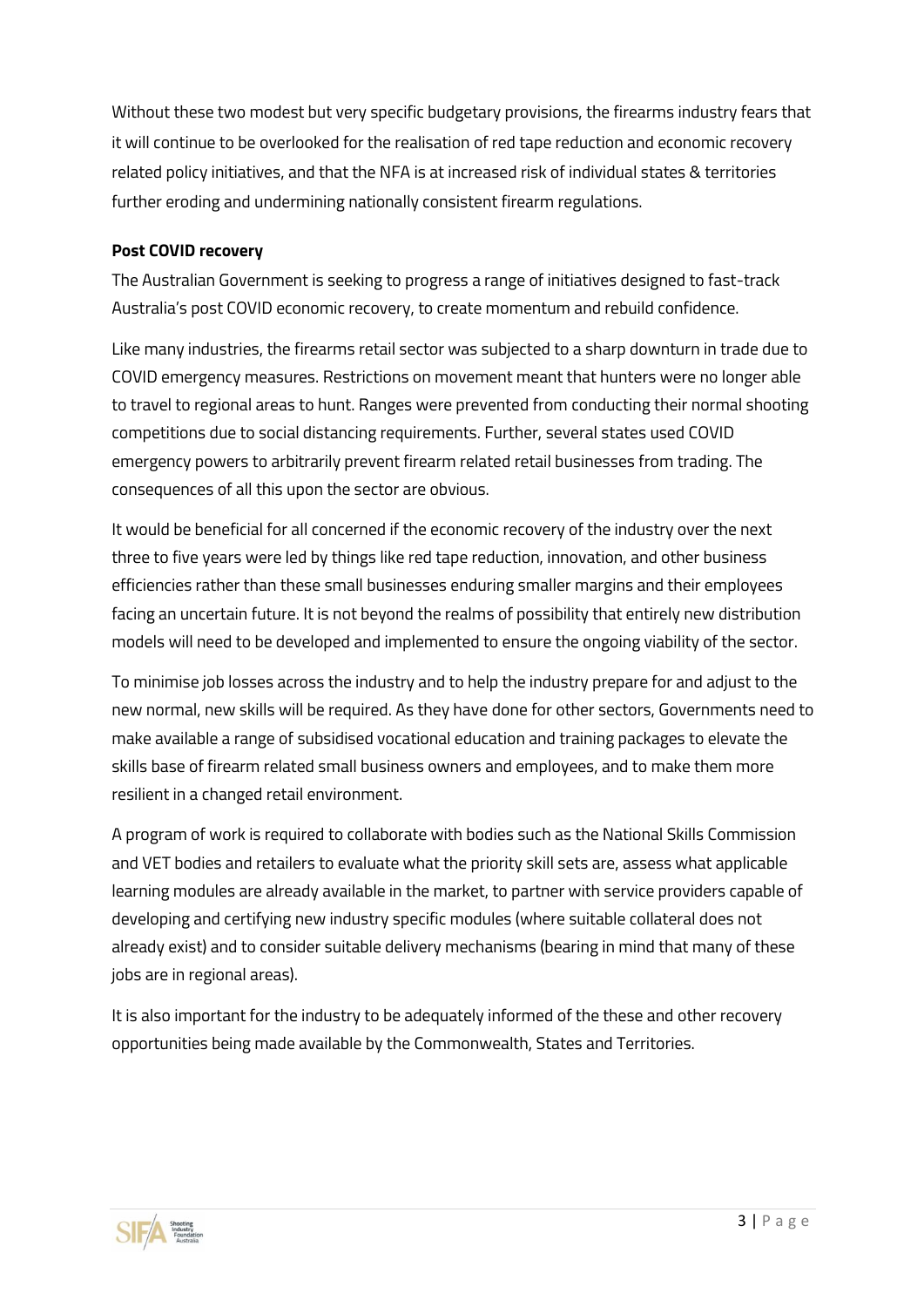SIFA is ideally positioned to undertake this work and seeks a small budgetary commitment of up to \$500K to scope out and commence this program.

| Engage contractor for 12 months (~upper quartile Vocational Education specialist)  \$168,960 |  |
|----------------------------------------------------------------------------------------------|--|
|                                                                                              |  |
|                                                                                              |  |
|                                                                                              |  |
|                                                                                              |  |
|                                                                                              |  |

## Government service delivery

#### **Department of Home Affairs**

The recently announced Permissions Capability program is a once in a lifetime opportunity to drive significant improvements into the way firearms importations and exports are regulated in Australia. Aside from long standing and increasingly urgent industry demands for modernisation, there are also a range of potential benefits to border intelligence and law enforcement to be explored and harvested.

It is rare for the Commonwealth to decline an importation permit when it is sought by industry. The process is largely administrative yet adds considerable cost and time delays to the trade. Indeed, the Attorney Generals Department submission to the 2015 Senate enquiry into the Ability of Australian law enforcement authorities to eliminate gun-related violence in the community stated that the current approach "results in situations where the Commonwealth's role in the regulation of the importation of firearms and firearm-related articles is of limited or no value, creates anomalies and results in more red-tape for legitimate importers".

One of the biggest mistakes organisations make when configuring and deploying new and more capable tools is to mirror their current paradigms and work practices. This results in lost opportunities as the full capabilities of the new technology are not completely exploited through process redesign and through new ways of working being adopted. This is primarily a challenge for the business areas to solve, not technology.

SIFA is advocating that the firearms use case be prioritised in the Permissions Capability roll out, and that the discovery phase of the project is scoped as broadly as possible (e.g., the identification & documentation of end to end work flows, redundant data entry and duplicative or inconsistent regulation) so that the benefits of this initiative are fully realised.

The Department of Home Affairs firearms team needs sufficient additional funds allocated in the budget to staff this project work without compromising BAU service delivery to importers and exporters.

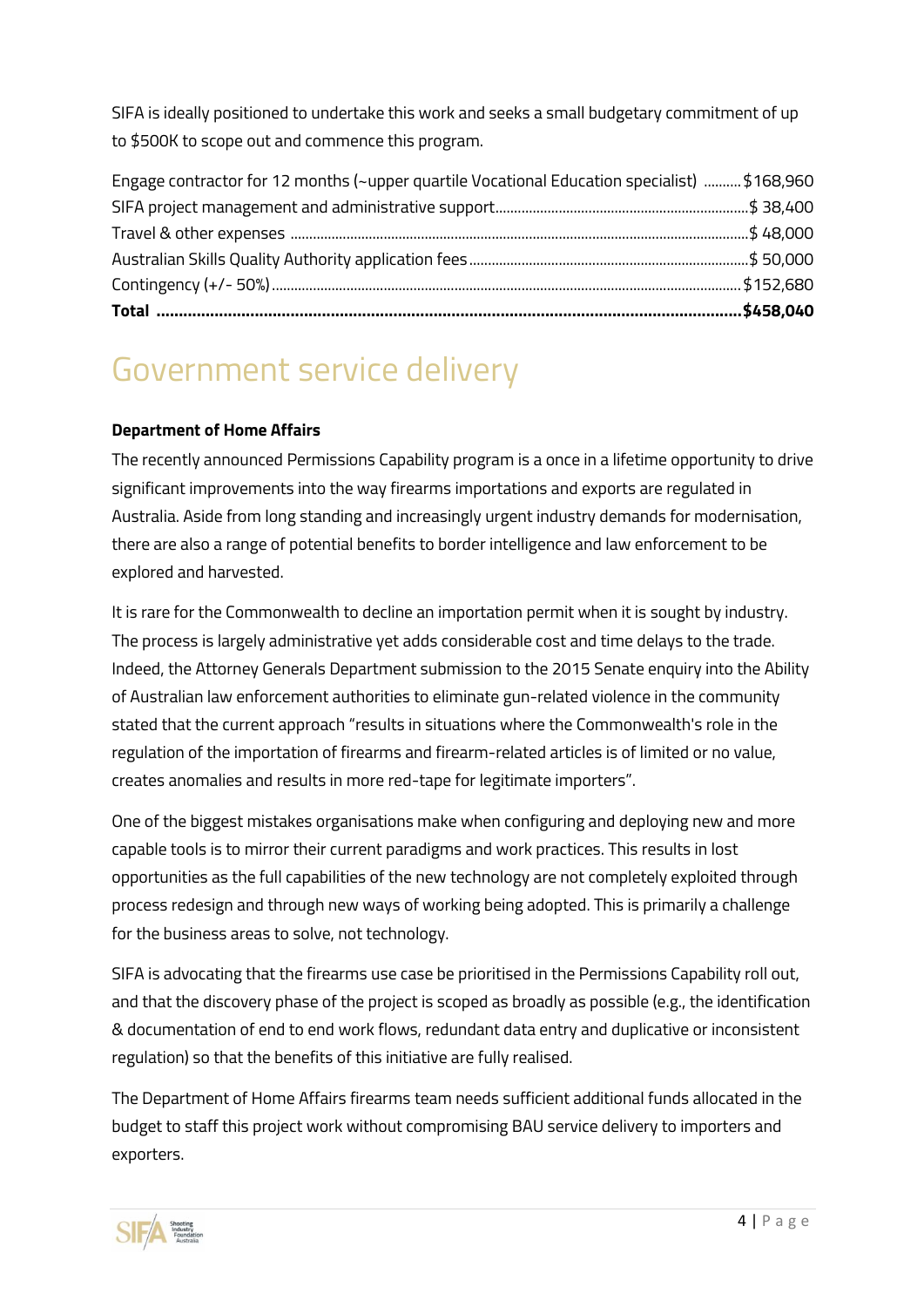#### **Productivity Commission**

There have been three auditors reports into firearm registries in Australia in recent years (WA, Qld, and NSW). All three reports are damning in their observations and cast serious doubt over the cost effectiveness of firearm registration (especially for the lowest risk categories of firearms; Cat A&B) and over the regulators capacity to fulfil their mandates. There is no reason to believe that audits of the remaining four registries would deliver findings which are markedly different to the audits from WA, Qld, and NSW.

Australians expect that the much-acclaimed public safety benefits arising from the NFA are not watered down through poor administration and substandard data holdings (it must be noted that Australia's firearms management data is currently scattered across 30 standalone and largely incompatible databases).

A budgetary allocation should be made for the Productivity Commission to conduct a study into the equity, effectiveness, and efficiency of Australia's firearm registration and licensing regimes. Such a report will be a useful tool for improving both public safety and government service delivery standards by providing governments and taxpayers (especially those taxpayers who interact with firearm registries) with meaningful, balanced, credible, comparative information.

#### **Australian Institute of Criminology**

A major failing of governments in Australia has been in not generating the data needed to evaluate their own programs. Data deficiencies inhibit evidence-based policy analysis for obvious reasons.

The Australian Bureau of Statistics (ABS) collect very limited data on the criminal misuse of firearms, which have little or no application towards the effective and efficient regulation of legally held firearms. The Criminology Research Advisory Council has determined that research into firearm related topics is no longer a priority for the Australian Institute of Criminology (AIC). Whilst prior AIC firearm research also had a bias towards topics which were only of interest to law enforcement, that research was nevertheless of a high quality and has been relied upon to inform things of interest to firearm importers like prohibited goods importation legislation, etc.

That information void is now being filled by partisan non-government organisations who are philosophically opposed to firearms. A literature search of recent publications produces a great deal of quasi-official information that is often factually incorrect and omits many relevant truths which do not suit the preferred narrative of those unaccountable organisations. There is a real danger that in the absence of anything better, this body of semi fiction will become the basis of future firearm policy considerations.